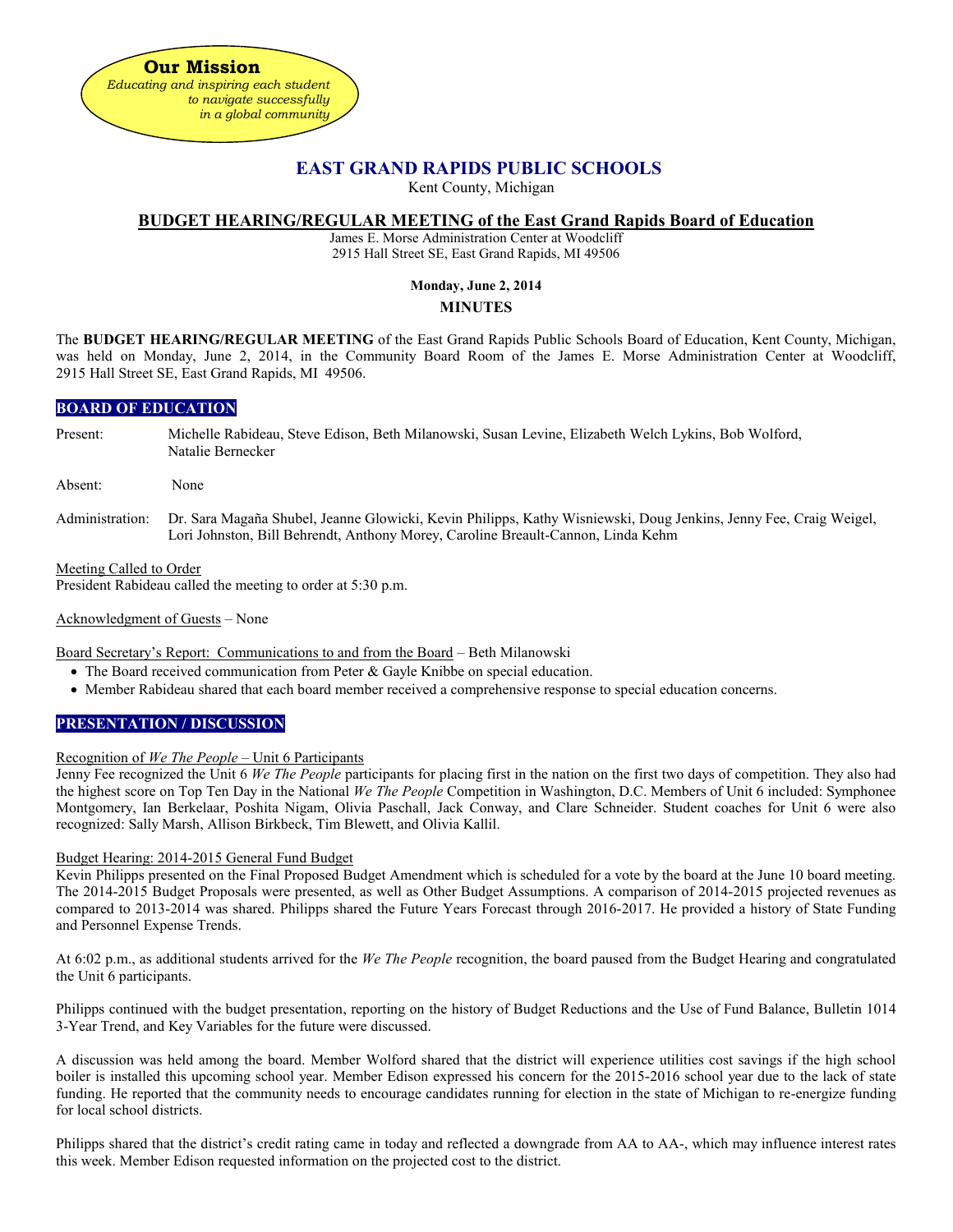BOARD OF EDUCATION June 2, 2014 Page 2

President Rabideau shared that it is a relief to not be considering budget cuts in the district as compared to the past several years.

#### Public Comments

Bob Wolford, current EGRPS Board of Education trustee, publicly announced his candidacy for a retained board seat in the November school board election. He expressed his appreciation for the opportunity to serve with the current board and to represent the community.

Natalie Bernecker, current EGRPS Board of Education trustee, publicly announced her candidate for a retrained board seat in the November school board election. She expressed her appreciation and enjoyment in serving on the board and looks forward to continued learning and representing the community.

#### Board of Education Discussion

President Rabideau announced that four seats will be open on the EGRPS Board of Education in the upcoming November election. Three 4-year terms, and one 2-year term will be filled. Applications for Candidacy are due July 22, 2014.

Member Milanowski left the meeting at 6:34 p.m.

## **ACTION ITEMS - CONSENT AGENDA**

Background: In order to save time during the meeting, we are using a Consent Agenda. Items in the Consent Agenda include those that are routine or have been previously discussed by the Board of Education. Any board member may request to have any item removed for a separate discussion and vote.

Recommendation: Motion to approve the item in the Consent Agenda, Numbers 8 through 9.

Approval of Minutes of SPECIAL Meeting of 05/14/2014 (Enclosure #8) Approval of Proposed AP Physics C (Enclosure #9)

Member Edison moved to approve Consent Agenda Items 8-9. Member Welch Lykins seconded the motion. Motion passed 6-0.

## **OTHER ACTION ITEMS**

# Approval of Authority Levels for 2014 Bond Program – Kevin Philipps<br>Background: During our last bond programs in 2006 and 2007, the

- During our last bond programs in 2006 and 2007, the Board and Administration developed a hierarchy of authority levels to approve purchases and change orders for those bond programs. In 2006 and 2007, administration had the authority to spend up to \$50,000, the Facilities Committee had the authority to approve expenditures between \$50,000 and \$150,000, and anything over \$150,000 had to be approved by the full Board of Education. Administration is requesting the Board to set authority levels for the 2014 Bond Program.
- Recommendation: Motion to confirm the authority levels that were utilized for the 2006/2007 Bond Programs is implemented for the 2014 Bond Program as recommended by the Facilities Committee.

Kevin Philipps provided background information on the Approval of Authority Levels for the 2014 Bond Program.

Member Edison moved to confirm the authority levels for the 2014 Bond Program as recommended by the Facilities Committee. Member Levine seconded the motion. A discussion was held among the board. Member Wolford shared that the Facilities Committee discussed considering raising the authority levels considering inflation from 2006 and 2007. Edison moved to amend the motion to increase administrative changes on authority levels to \$75,000, and hold \$150,000 as the administrative cap for expenditures. Motion passed 6-0.

## **ADMINISTRATIVE REPORTS**

#### **Superintendent**

Dr. Shubel shared reflections and celebrations of the school year. Mike Reid was present in the audience this evening, and Dr. Shubel shared that he participated with her at the IB Conference in an amazing learning opportunity.

Assistant Superintendent of Business None.

Assistant Superintendent of Instruction None.